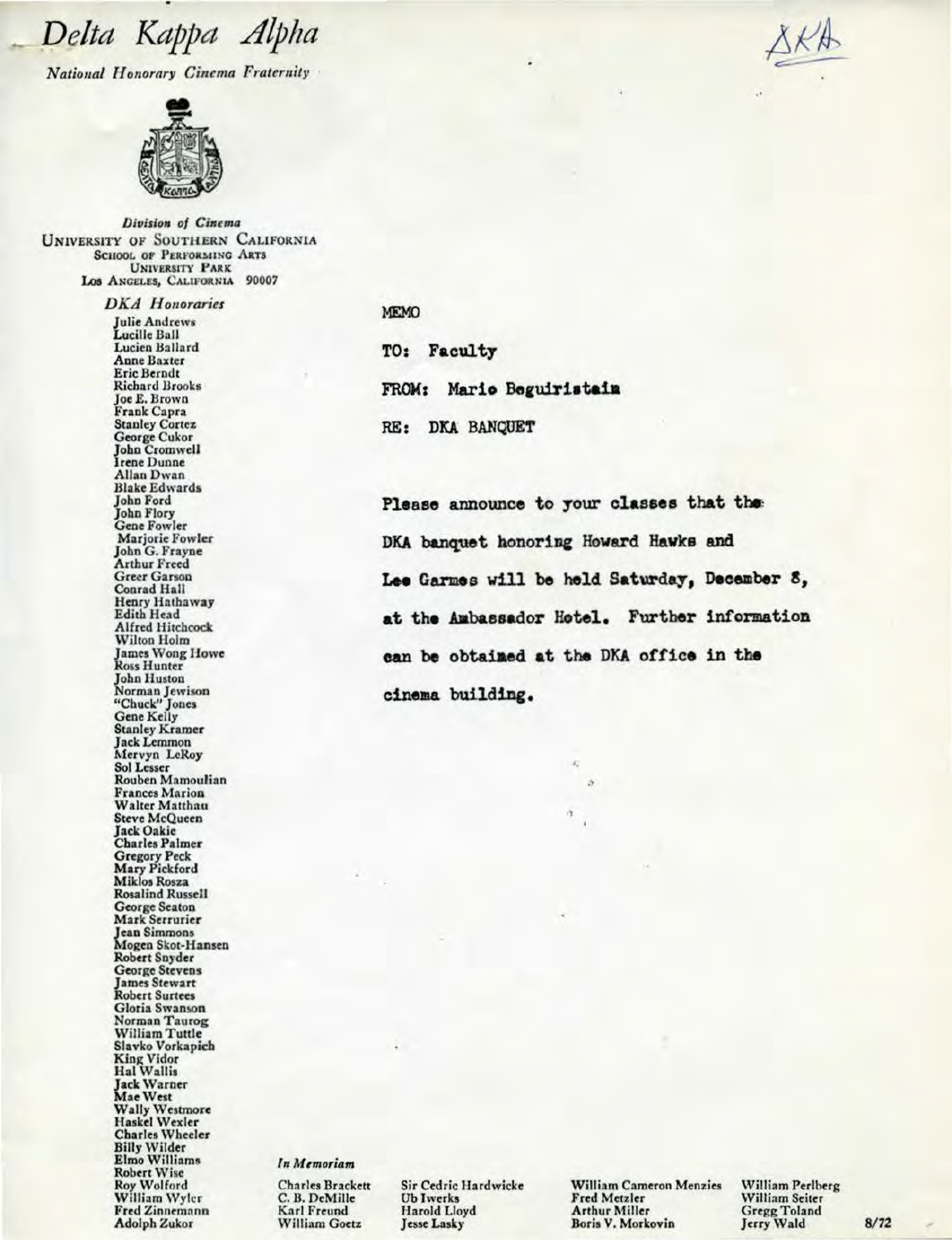National Honorary Cinema Fraternity



Division of Cinema **UNIVERSITY OF SOUTHERN CALIFORNIA SCHOOL OF PERFORMING ARTS UNIVERSITY PARK** LOS ANGELES, CALIFORNIA 90007

> **DKA** Honoraries **Julie Andrews** Lucille Ball Lucien Ballard **Anne Baxter Eric Berndt Richard Brooks** Joe E. Brown<br>Frank Capra **Stanley Cortez** George Cukor **John Cromwell Irene Dunne Allan Dwan Blake Edwards John Ford John Flory Gene Fowler** Marjorie Fowler John G. Frayne **Arthur Freed Greer Garson** Conrad Hall Henry Hathaway Edith Head Alfred Hitchcock Wilton Holm James Wong Howe<br>Ross Hunter John Huston<br>Norman Jewison "Chuck" Jones<br>Gene Kelly **Stanley Kramer** Jack Lemmon<br>Mervyn LeRoy **Sol Lesser** Rouben Mamoulian **Frances Marion Walter Matthau** Steve McQueen<br>Jack Oakie **Charles Palmer** Gregory Peck<br>Mary Pickford Miklos Rosza **Rosalind Russell** George Seaton Mark Serrurier Jean Simmons<br>Mogen Skot-Hansen Robert Snyder George Stevens **James Stewart Robert Surtees** Gloria Swanson Norman Taurog William Tuttle Slavko Vorkapich **King Vidor**<br>Hal Wallis **Jack Warner** Mae West Wally Westmore<br>Haskel Wexler **Charles Wheeler Billy Wilder<br>Elmo Williams Robert Wise Roy Wolford** William Wyler Fred Zinnemann Adolph Zukor

Delta Kappa Alpha is a non-profit national cinema fraternity. The Alpha Chapter at the University of Southern California has been in existence for over 35 years. The proceeds from this year's luncheon will be used for the establishment of the DKA Film Archive Fund. The DKA Film Archive has specifically been formed in order to provide students access to the viewing of classic films which are unavailable at present. At this time we are calling upon the friends of DKA to help provide the Film Archive with necessary funds and prints.

Delta Kappa Alpha Honorary Cinema Fraternity University of Southern California cordially invites you to attend a

Buffet Luncheon

Honoring **HOWARD HAWKS LEE GARMES** 

Presenting The Film Pioneer Award **ARTHUR MAYER** Associate DKA Memberships PHILIP CHAMBERLIN **JOHN MILIUS** JOHN RUSSELL TAYLOR

Saturday, December 8, 1973

Ambassador Hotel

Venetian Room

Donation \$10.00 Cocktails 12:00 P.M. **RSVP** 747-0783 Luncheon  $1:00$   $P.M.$ Must reply by Wednesday, December 5, 1973

A program of our guests' films will be held on campus after the luncheon.

#### In Memoriam

**Charles Brackett** C. B. DeMille Karl Freund **William Goetz** 

Sir Cedric Hardwicke **Ub Iwerks** Harold Lloyd Jesse Lasky

William Cameron Menzies Fred Metzler **Arthur Miller** Boris V. Morkovin

William Perlberg William Seiter **Gregg Toland** Jerry Wald

 $8/72$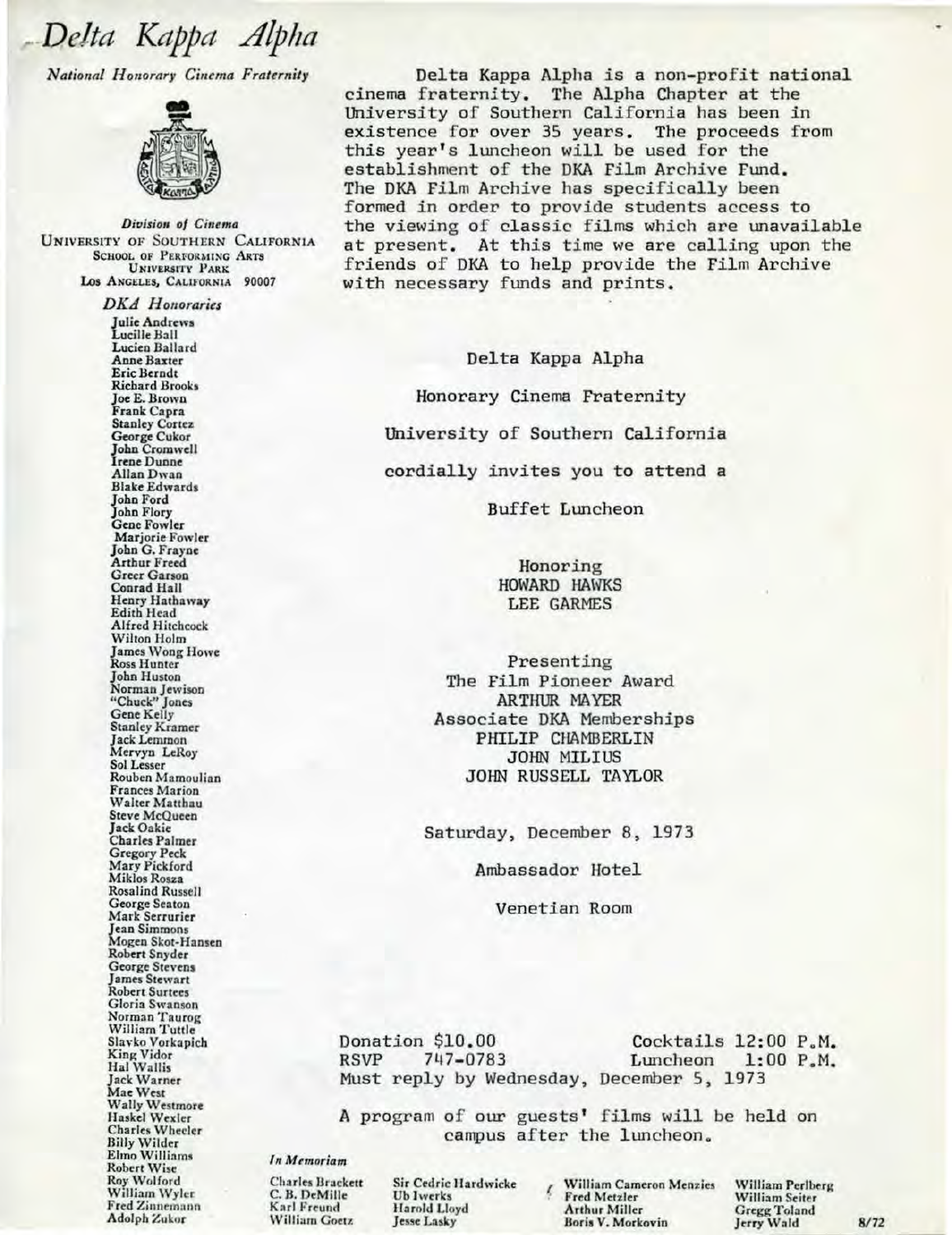National Honorary Cinema Fraternity



Division of Cinema **UNIVERSITY OF SOUTHERN CALIFORNIA SCHOOL OF PERFORMING ARTS UNIVERSITY PARK** LOS ANGELES, CALIFORNIA 90007

> **DKA** Honoraries **Inlie Andrews** Lucille Ball Lucien Ballard **Anne Baxter** Eric Berndt **Richard Brooks Joe E. Brown** Frank Capra **Stanley Cortez** George Cukor<br>John Cromwell **Irene Dunne** Allan Dwan **Blake Edwards** John Ford John Flory **Gene Fowler** Marjorie Fowler John G. Frayne Arthur Freed Greer Garson<br>Conrad Hall Henry Hathaway Edith Head Alfred Hitchcock Wilton Holm James Wong Howe Ross Hunter John Huston Norman Jewison<br>"Chuck" Jones Gene Kelly **Stanley Kramer** Jack Lemmon<br>Mervyn LeRoy Sol Lesser Rouben Mamoulian **Frances Marion** Walter Matthau Steve McQueen Jack Oakie Gregory Peck<br>Mary Pickford Miklos Rosza Rosalind Russell George Seaton Mark Serrurier **Jean Simmons** Mogen Skot-Hansen Robert Snyder **George Stevens James Stewart** Robert Surtees Gloria Swanson Norman Taurog William Tuttle Slavko Vorkapich<br>King Vidor<br>Hal Wallis Jack Warner<br>Mae West Wally Westmore Haskel Wexler **Charles Wheeler Billy Wilder** Elmo Williams **Robert Wise** Roy Wolford<br>William Wyler Fred Zinnemann Adolph Zukor

**MEMO** TO: Dr. Bernard Kantor FROM: Peter Krikes, Mario Beguiristain RE: DKA BANQUET -

Please advise us at your convenience regarding the organization of this years DKA Banquet.

Following is a list of people we would like to honor. Have any of these ever been approached, and if so, what was the outcome?

Howard Hawks Cary Grant Lee Garmes

Daryl F. Zanuck Henry King Leon Shamroy

Fred Astaire Ginger Rogers **Stanley Donen** 

Bob Hope Bing Crosby. Dorothy Lamour **John Cassavettes** Doris Day Bernard Herrmann

We are going for a tentative date of Saturday, December 8. Though we are not planning an affair of the magnitude of the Cinema Circulus/DKA National banquet, we would like to have the proceeds of this years banquet go to the DKA Archives, so, an event of a greater magnitude than last year's banquet is in order. Thank you for your time regarding this matter.

cc/ Dick Harber

In Memoriam

Charles Brackett C. B. DeMille Karl Freund William Goetz

Sir Cedric Hardwicke **Ub Iwerks** Harold Lloyd Jesse Lasky

**William Cameron Menzies** Fred Metzler Arthur Miller Boris V. Morkovin

William Perlberg William Seiter **Gregg Toland** Jerry Wald

 $8/72$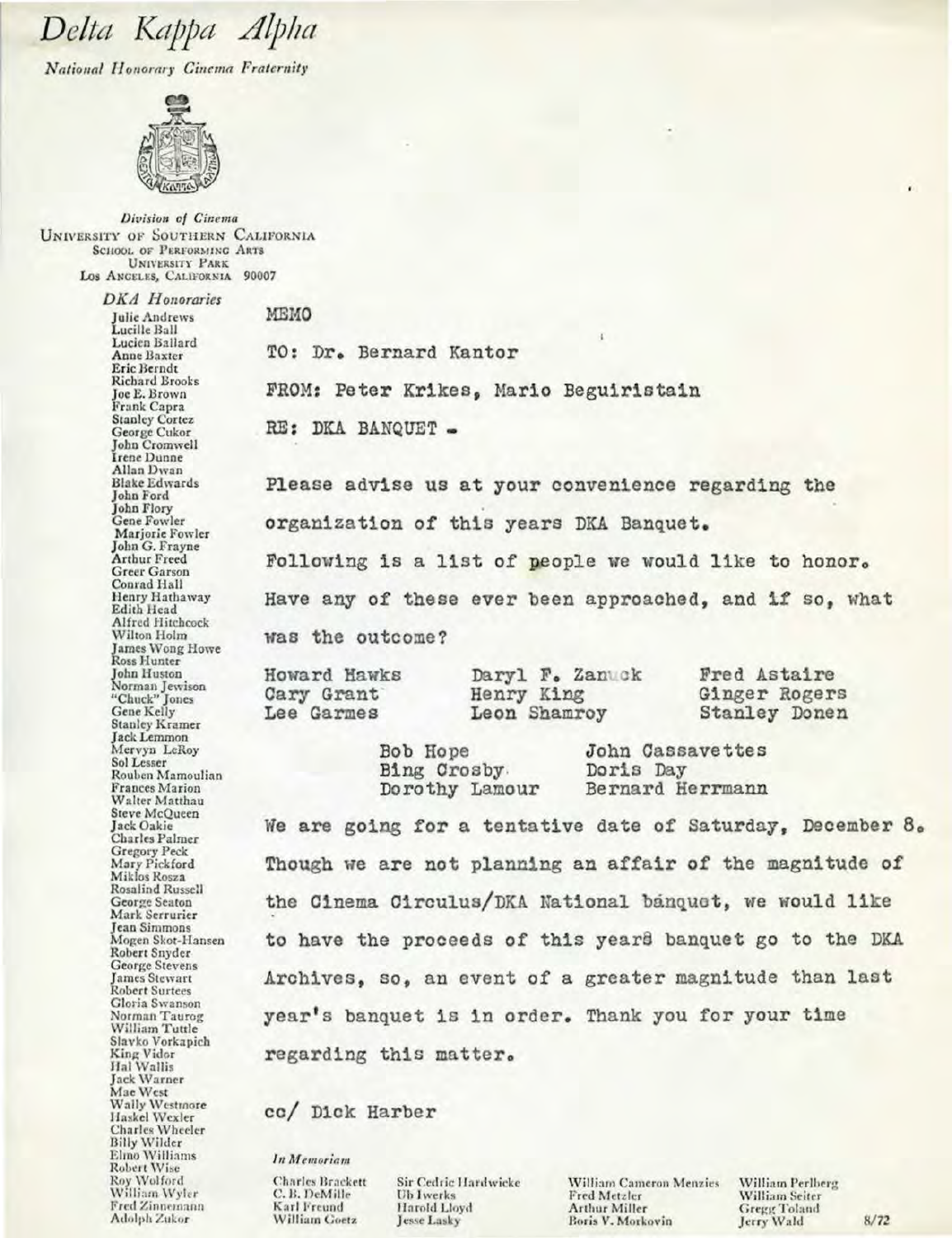*National Honorary Cinema Fraternity* 



*Division of Cinema* UNIVERSITY OF SOUTHERN CALIFORNIA SCHOOL OF PERFORMING ARTS UNIVERSITY PARK LOS ANGELES, CALIFORNIA 90007

> *DKA* Ii *onorarics*  Julie Andrews Lucille Hall Lucien Ballard **Aune Baxter** Eric Berndt Richard Brooks joe E. Brown Frank Capra<br>Stanley Cortez George Cukor John Cromwell John Cromwell<br>Irene Dunne Allan Dwan Blake Edwards John Ford John Flory<br>Gene Fowler Marjorie Fowler Johu G. Frayne Arthur Freed Conrad Hall Henry Hathaway Edith Head Alfred Hitchcock Wilton Holm James Wong Howe<br>Ross Hunter Ross Hunter John Huston Norman Jewisoo "Chuck" jones Gene Kelly Stanley Kramer<br>Jack Lemmon Mervyn LeRoy<br>Sol Lesser Sol Lesser<br>Rouben Mamoulian Frances Marion Walter Matthau Steve McQueen Jack Oakie Charles Palmer Gregory Peck Ma ry Pickford Miklos Rosza Rosalind Russell George Seaton Mark Serrurier<br>Jean Simmons Mogen Skot-Hansen Robert Snyder George Stevens James Stewart Robert Surtees Norman Taurog William Tuttle Slavko Vorkapich King Vidor<br>Hal Wallis Jack \Varner Mae West Wally Westmore Haske! Wexler Charles Wheeler<br>Billy Wilder<br>Elmo Williams Elmo Williams<br>Robert Wise Roy Wolford William Wyler Fred Zinnemann Adolph Zukor

Alpha Chapter of Delta Kappa Alpha

Honorary Cinema Fraternity

University of Southern California

47th Annual Honorary Awards Luncheon

Honoring HOWARD HAWKS LEE GARMES

Presenting The Film Pioneer Award ARTHUR MAYER Associate DKA Memberships PHILIP CHAMBERLIN JOHN MILIUS JOHN RUSSELL TAYLOR

Delta Kappa Alpha is a non-profit national cinema fraternity. The Alpha Chapter at the University of Southern California has been in existence for over 35 years. The proceeds from this year's luncheon will be used for the establishment of the DKA Film Archive Fund . The DKA Film Archive has specifically been formed in order to provide students access to the viewing of classic films which are unavailable at present. At this time we are calling upon the friends of DKA to help provide the Film Archive with necessary funds and prints.

*1111\fl!rnoriam* 

Charles Brackett C. B. DeMille Karl Freund William Goetz

Sir Cedric Hardwicke Ub Jwerks Harold Lloyd Jesse Lasky

William Cameron Menzies Fred Metzler Arthur Miller Boris V. Morkovio

William Perlberg William Seiter Gregg Toland Jerry Wald 8/72